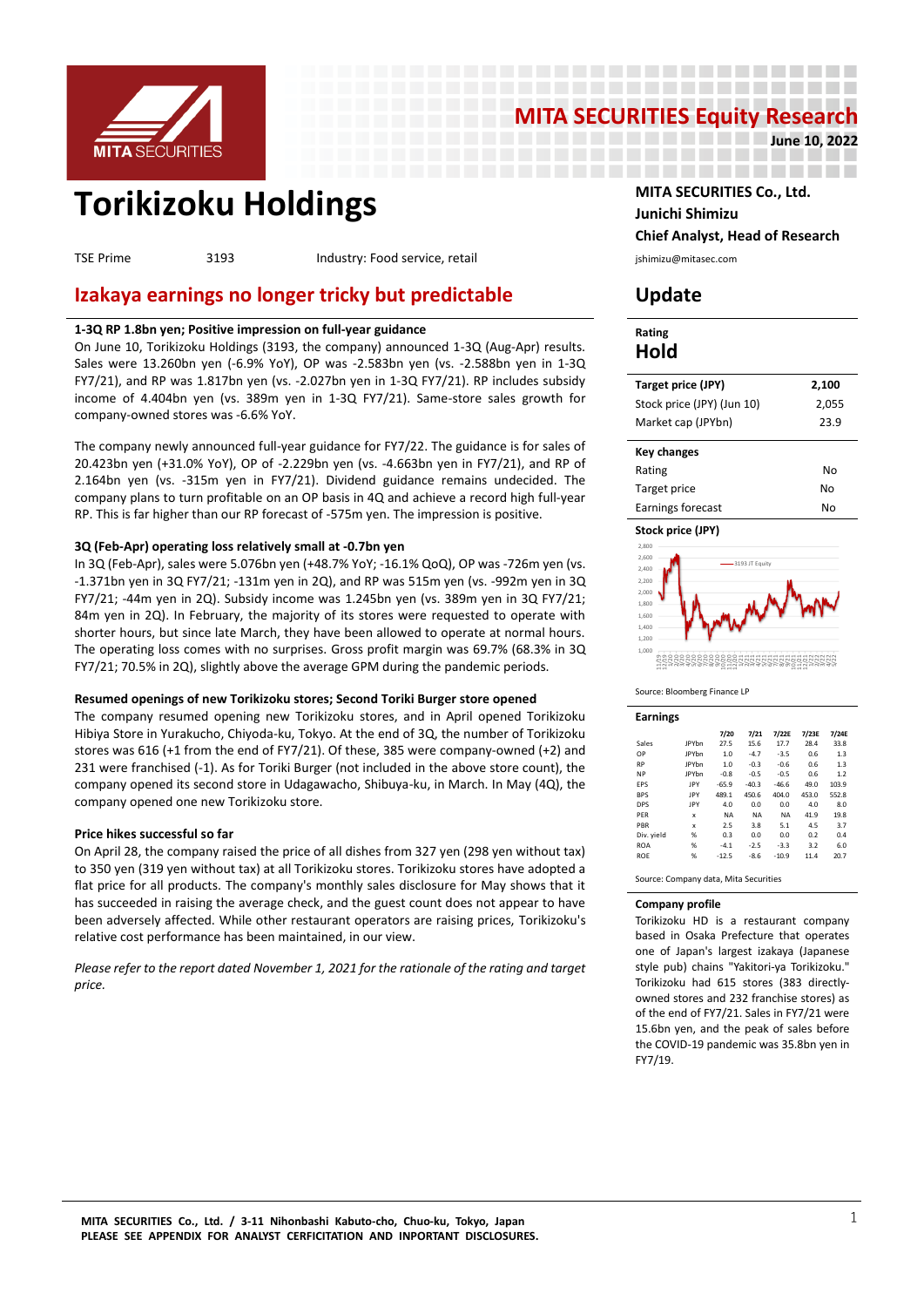# **Quarterly results for Torikizoku Holdings**



# **Monthly data for Torikizoku Holdings**





Source: Company data, Mita Securities Source: Company data, Mita Securities Source: Company data, Mita Securities

# **Figure: Same-store average check (%) Figure: Number of stores**





# **Figure: Same-store sales (%) Figure: Same-store guest count (%)**





Source: Company data, Mita Securities Source: Company data, Mita Securities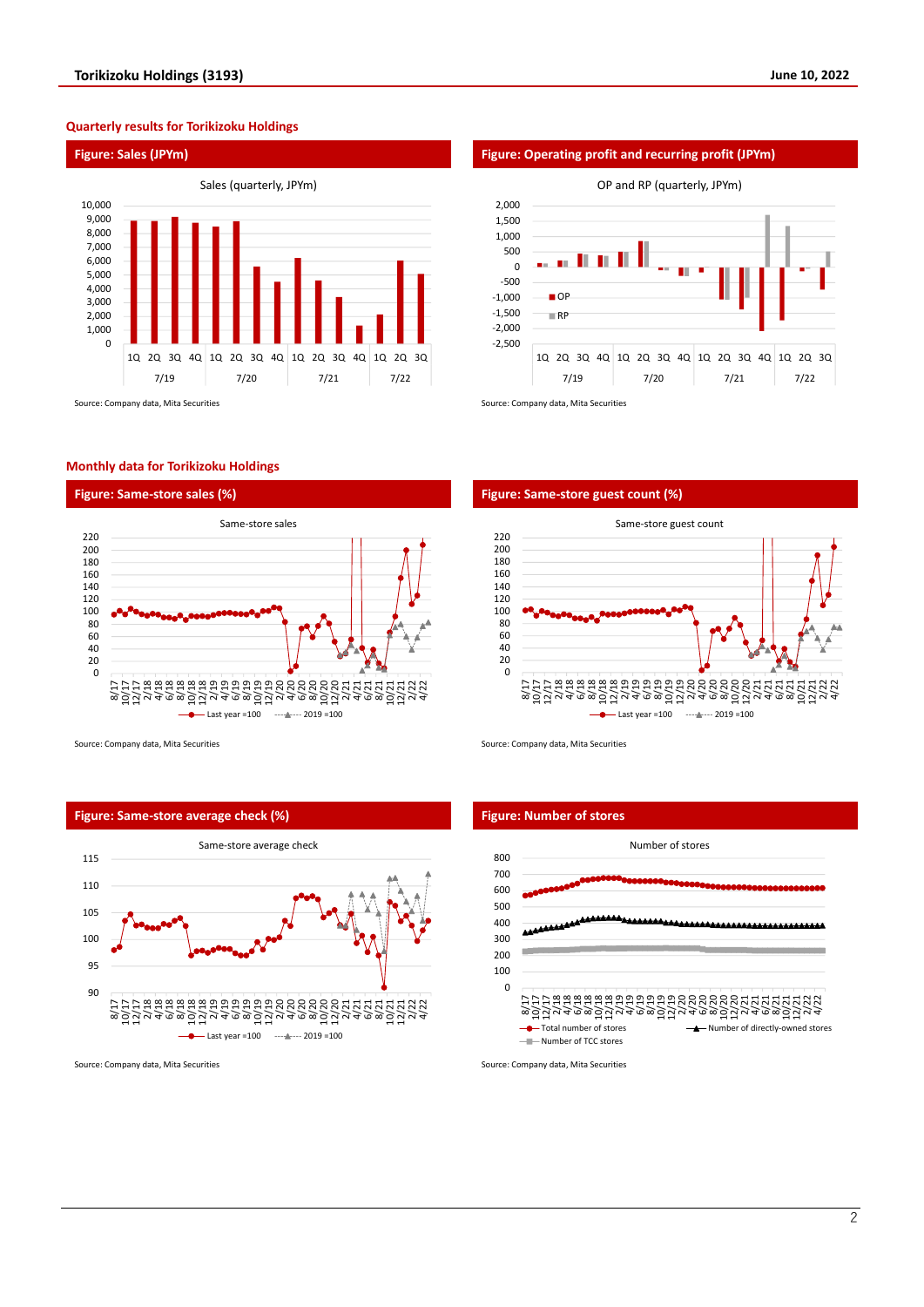# **Monthly data for food service companies**

# **Figure: Monthly data for food service companies**

|                    |            | Companies coverd by Mita Securities     |                            |       |       |       |       |       |       |       |       |       |              |              |              |               |               |               |               |              |               |               |               |                |                   |               |               |                |                 |
|--------------------|------------|-----------------------------------------|----------------------------|-------|-------|-------|-------|-------|-------|-------|-------|-------|--------------|--------------|--------------|---------------|---------------|---------------|---------------|--------------|---------------|---------------|---------------|----------------|-------------------|---------------|---------------|----------------|-----------------|
| Ticker             |            | Company name                            |                            | 4/20  | 5/20  | 6/20  | 7/20  | 8/20  | 9/20  | 10/20 | 11/20 | 12/20 | 1/21         | 2/21         | 3/21         | 4/21          | 5/21          | 6/21          | 7/21          | 8/21         | 9/21          | 10/21         | 11/21         | 12/21          | 1/22              | 2/22          | 3/22          | 4/22           | 5/22            |
| 2695               | Kura Sushi |                                         | s. prev v                  | 51.9  | 80.0  | 97.4  | 92.3  | 94.6  | 107.9 | 126.1 | 134.4 | 94.6  | 84.5         | 86.2         | 115.4        | 174.2         | 112.7         | 93.5          | 113.1         | 94.8         | 74.8          | 80.1          | 82.2          | 117.6          | 123.5             | 99.1          | 106.3         | 110.0          | 113.6           |
|                    |            |                                         | pre-COVID                  |       |       |       |       |       |       |       |       |       | 88.6         | 96.7         | 97.5         | 90.4          | 90.2          | 91.1          | 104.4         | 89.7         | 80.7          | 101.0         | 110.5         | 111.2          | 109.4             | 95.8          | 103.7         | 99.5           | 102.4           |
| 3097               |            | Monogatari Corporation                  | s. prev y                  | 13.8  | 48.6  | 96.1  | 104.0 | 92.2  | 97.3  | 109.3 | 114.0 | 93.9  | 77.1         | 68.2         | 86.9         | 600.4         | 160.4         | 76.9          | 91.7          | 81.6         | 80.8          | 102.6         | 95.2          | 113.9          | 125.0             | 102.9         | 108.1         | 123.9          | 141.7           |
|                    |            |                                         | s. pre-COVID               |       |       |       |       |       |       |       |       |       | 81.2         | 85.7         | 84.5         | 82.9          | 78.0          | 73.9          | 95.4          | 75.2         | 78.6          | 112.1         | 108.5         | 107.0          | 101.5             | 88.2          | 91.3          | 102.7          | 110.5           |
|                    |            | Yakiniku division                       | vs. prev yr                | 14.9  | 50.3  | 103.3 | 111.5 | 97.6  | 101.6 | 116.7 | 123.3 | 99.2  | 80.1         | 66.8         | 84.7         | 577.0         | 163.1         | 74.0          | 91.5          | 84.8         | 90.3          | 108.6         | 97.0          | 118.7          | 129.9             | 103.6         | 109.4         | 124.8          | 141.6           |
|                    |            |                                         | s. pre-COVID               |       |       |       |       |       |       |       |       |       | 85.2         | 91.9         | 87.8         | 86.0          | 82.0          | 76.4          | 102.0         | 82.8         | 91.7          | 126.7         | 119.6         | 117.8          | 110.7             | 95.2          | 96.1          | 107.3          | 116.2           |
|                    |            | Ramen division                          | rs. prev y                 | 14.3  | 54.1  | 90.8  | 93.7  | 88.3  | 94.5  | 99.7  | 96.7  | 91.6  | 82.2         | 76.4         | 87.9         | 546.9         | 148.9         | 82.9          | 95.4          | 82.1         | 76.3          | 96.1          | 100.0         | 111.3          | 115.2             | 113.8         | 112.6         | 123.2          | 135.1           |
|                    |            |                                         | s. pre-COVID<br>vs. prev v | 10.9  | 42.6  | 83.7  | 96.1  | 84.9  | 91.0  | 101.2 | 106.6 | 89.4  | 86.0<br>71.1 | 82.3<br>69.1 | 79.5<br>94.3 | 78.2<br>697.3 | 80.6<br>162.7 | 75.3<br>81.6  | 89.4<br>90.7  | 72.5<br>71.4 | 72.1<br>65.8  | 95.8<br>94.3  | 96.7<br>85.6  | 102.0<br>100.4 | 99.1<br>116.8     | 93.6<br>90.4  | 89.6<br>101.6 | 96.4<br>120.0  | 108.8<br>141.5  |
|                    |            | Yuzuan division                         | s. pre-COVID               |       |       |       |       |       |       |       |       |       | 73.7         | 74.4         |              | 76.0          | 69.3          | 68.3          |               | 60.6         | 59.9          | 95.4          | 91.2          | 89.8           | 86.0              | 67.2          |               | 91.2           |                 |
| 3193               |            | Torikizoku HD                           | vs. prev yr                | 3.9   | 12.1  | 73.2  | 76.8  | 59.1  | 77.2  | 93.1  | 81.3  | 51.9  | 28.1         | 32.7         | 79.9<br>55.4 | 948.7         | 41.5          | 18.0          | 87.2<br>38.9  | 16.6         | 8.8           | 66.7          | 92.7          | 155.0          | 200.1             | 112.8         | 81.2<br>126.7 | 208.7          | 98.1<br>1,648.4 |
|                    |            |                                         | s. pre-COVID               |       |       |       |       |       |       |       |       |       | 30.2         | 34.7         | 46.5         | 37.0          | 5.0           | 13.2          | 29.9          | 9.8          | 6.8           | 62.1          | 75.4          | 80.4           | 60.4              | 39.1          | 58.9          | 77.2           | 83.2            |
| 3197               |            | Skylark HD                              | s. prev yr                 | 41.8  | 52.2  | 69.4  | 73.6  | 73.2  | 78.3  | 88.4  | 85.1  | 78.1  | 66.5         | 70.9         | 93.7         | 164.6         | 128.6         | 92.5          | 100.3         | 83.3         | 79.4          | 92.9          | 95.3          | 114.4          | 115.8             | 93.0          | 99.0          | 110.6          | 122.0           |
|                    |            |                                         | s. pre-COVID               |       |       |       |       |       |       |       |       |       | 65.3         | 70.7         | 70.9         | 70.0          | 67.1          | 64.7          | 74.7          | 61.5         | 62.5          | 82.5          | 81.0          | 89.8           | 75.5              | 65.7          | 71.0          | 77.4           | 81.7            |
| 3543               |            | Komeda HD                               | rs. prev y                 | 53.1  | 71.3  | 85.5  | 89.9  | 92.5  | 101.0 | 101.6 | 96.0  | 95.2  | 89.2         | 93.8         | 109.5        | 188.1         | 134.0         | 108.2         | 119.7         | 98.7         | 89.6          | 104.0         | 105.9         | 107.6          | 109.4             | 97.2          | 103.0         | 103.7          | 109.0           |
|                    |            |                                         | s. pre-COVID               |       |       |       |       |       |       |       |       |       | 90.8         | 105.9        | 99.0         | 99.9          | 95.6          | 92.8          | 107.9         | 91.6         | 90.7          | 105.8         | 101.8         | 102.6          | 99.3              | 102.9         | 102.2         | 103.6          | 104.3           |
| 9936               |            | Ohsho Food Service                      | vs. prev y                 | 78.3  | 88.2  | 93.5  | 93.9  | 95.8  | 94.6  | 100.7 | 97.5  | 96.1  | 88.8         | 89.5         | 95.8         | 121.2         | 103.7         | 102.4         | 104.6         | 91.4         | 90.6          | 101.9         | 100.6         | 105.4          | 107.2             | 108.5         | 105.8         | 106.0          | 117.6           |
|                    |            |                                         | s.pre-COVID                |       |       |       |       |       |       |       |       |       | 97.6         | 99.6         | 92.5         | 94.9          | 91.5          | 95.7          | 98.2          | 87.6         | 85.7          | 102.6         | 98.1          | 101.3          | 104.6             | 108.1         | 97.9          | 100.6          | 107.6           |
|                    |            |                                         |                            |       |       |       |       |       |       |       |       |       |              |              |              |               |               |               |               |              |               |               |               |                |                   |               |               |                |                 |
|                    |            | Companies not coverd by Mita Securities |                            |       |       |       |       |       |       |       |       |       |              |              |              |               |               |               |               |              |               |               |               |                |                   |               |               |                |                 |
| Ticker             |            | Company name                            |                            | 4/20  | 5/20  | 6/20  | 7/20  | 8/20  | 9/20  | 10/20 | 11/20 | 12/20 | 1/21         | 2/21         | 3/21         | 4/21          | 5/21          | 6/21          | 7/21          | 8/21         | 9/21          | 10/21         | 11/21         | 12/21          | 1/22              | 2/22          | 3/22          | 4/22           | 5/22            |
| 2702               |            | McDonald's HD Japan                     | s. prev v                  | 106.5 | 115.2 | 96.8  | 101.0 | 112.4 | 106.3 | 110.7 | 109.6 | 107.2 | 118.7        | 101.0        | 107.5        | 109.2         | 105.7         | 114.7         | 121.0         | 105.3        | 114.7         | 113.4         | 105.4         | 102.4          | 101.2             | 115.3         | 112.6         | 111.3          | 105.1           |
|                    |            |                                         | s. pre-COVID               |       |       |       |       |       |       |       |       |       | 121.8        | 115.8        | 107.4        | 116.3         | 121.8         | 111.0         | 122.2         | 118.4        | 121.9         | 125.5         | 115.5         | 109.8          | 123.2             | 133.6         | 120.9         | 129.4          | 128.0           |
| 3053               |            | Pepper Food Service                     | s. prev v                  | 37.4  | 49.4  | 57.6  | 64.0  | 62.0  | 67.1  | 74.6  | 71.1  | 67.6  | 64.6         | 71.5         | 86.9         | 144.7         | 1574          | 80.5          | 81.2          | 79.9         | 76.3          | 84.3          | 98.2          | 104.4          | 106.3             | 92.1          | 95.5          | 102.1          |                 |
|                    |            | Ikinari! Steak                          | s. pre-COVID               |       |       |       |       |       |       |       |       |       | 43.0         | 43.8         | 44.4         | 54.1          | 77.8          | 46.4          | 52.0          | 49.5         | 51.2          | 62.9          | 69.8          | 70.6           | 45.7              | 40.4          | 42.4          | 55.3           |                 |
| 3085               |            | <b>Arcland Service HD</b>               | s. prev v                  | 89.6  | 97.7  | 96.4  | 106.9 | 103.2 | 94.7  | 101.7 | 104.7 | 100.6 | 100.2        | 99.0         | 100.9        | 114.1         | 104.8         | 101.2         | 106.8         | 95.2         | 99.8          | 102.7         | 103.4         | 104.2          | 105.8             | 101.9         | 110.4         | 101.7          | 111.3           |
|                    | Katsuya)   |                                         | s. pre-COVID               |       |       |       |       |       |       |       |       |       | 104.5        | 105.2        | 95.5         | 102.2         | 102.4         | 97.6          | 114.2         | 98.2         | 94.5          | 104.4         | 108.3         | 104.8          | 110.6             | 107.2         | 105.4         | 104.0          | 114.0           |
| 3087               |            | Doutor Nichires HD                      | s, prev v                  | 35.9  | 36.5  | 67.0  | 68.8  | 69.3  | 71.8  | 79.6  | 76.2  | 77.2  | 68.4         | 73.5         | 97.4         | 204.6         | 192.3         | 113.5         | 112.8         | 96.3         | 95.9          | 102.0         | 109.2         | 110.6          | 117.6             | 103.6         | 105.8         | 108.2          |                 |
|                    |            | Doutor Coffee Shop)                     | s. pre-COVID               |       |       |       |       |       |       |       |       |       | 68.8         | 70.7         | 75.9         | 73.5          | 70.2          | 76.2          | 77.9          | 67.0         | 69.1          | 81.4          | 83.5          | 85.7           | 80.9              | 73.3          | 80.3          | 79.5           |                 |
| 3397               |            | Toridoll HD                             | rs. prev y<br>s. pre-COVID | 50.0  | 63.2  | 83.6  | 85.5  | 88.4  | 86.2  | 94.6  | 93.4  | 87.0  | 79.1<br>84.2 | 78.4<br>85.4 | 99.5<br>84.3 | 184.8<br>92.4 | 147.6<br>93.3 | 108.3<br>90.5 | 113.5<br>97.0 | 94.5<br>83.5 | 103.2<br>89.0 | 101.9<br>96.4 | 101.7<br>95.0 | 106.2<br>92.4  | 113.3<br>95.4     | 104.0<br>88.8 | 109.4<br>92.2 | 119.7<br>110.6 | 137.7<br>128.5  |
|                    |            | Marugame Seimen                         | s. prev vr                 | 50.3  | 63.6  | 85.2  | 86.2  | 90.0  | 86.5  | 94 4  | 83.8  | 88.0  | 78.0         | 82.0         | 99.5         | 184.0         | 147.9         | 109.1         | 115.4         | 94.7         | 105.6         | 102.4         | 101.4         | 104.8          | 112.0             | 104.1         | 110.4         | 105.6          | 114.5           |
|                    |            |                                         | s. pre-COVID               |       |       |       |       |       |       |       |       |       | 84.3         | 90.2         | 86.1         | 92.6          | 94.1          | 93.0          | 99.5          | 85.2         | 91.3          | 96.7          | 85.0          | 92.2           | 94.4              | 93.9          | 95.0          | 97.7           | 107.7           |
| 3563               |            | Food & Life Companies                   | s. prev v                  | 55.6  | 81.4  | 97.9  | 96.5  | 87.7  | 97.1  | 104.3 | 94.7  | 98.7  | 95.1         | 99.9         | 120.0        | 178.0         | 112.6         | 95.3          | 103.5         | 96.4         | 90.0          | 94.0          | 96.3          | 100.1          | 96.0              | 93.6          | 93.5          | 105.3          | 107.8           |
|                    | Sushiro)   |                                         | s. pre-COVID               |       |       |       |       |       |       |       |       |       | 101.8        | 111.9        | 103.6        | 99.0          | 91.7          | 93.3          | 99.9          | 84.5         | 87.4          | 98.0          | 91.2          | 98.8           | 97.7              | 104.7         | 96.8          | 104.2          | 98.8            |
| 7550               | Zensho HD  |                                         | s, prev v                  | 88.1  | 90.8  | 91.3  | 102.7 | 98.8  | 98.4  | 104.9 | 100.5 | 101.3 | 99.8         | 92.1         | 104.6        | 114.2         | 118.1         | 108.9         | 108.7         | 100.5        | 103.0         | 105.4         | 104.6         | 118.2          | 110.9             | 111.4         | 111.4         | 108.3          | 106.3           |
|                    | Sukival    |                                         | s. pre-COVID               |       |       |       |       |       |       |       |       |       | 101.7        | 101.3        | 96.4         | 100.6         | 107.2         | 99.4          | 111.6         | 99.3         | 101.4         | 110.6         | 105.1         | 119.7          | 112.8             | 112.9         | 107.4         | 109.0          | 114.0           |
| 7581               | Saizeriya  |                                         | s. prev yr                 | 38.6  | 47.8  | 66.5  | 72.9  | 71.5  | 77.3  | 90.1  | 84.0  | 75.2  | 62.0         | 67.1         | 91.3         | 192.3         | 139.7         | 98.9          | 101.1         | 83.4         | 76.7          | 98.7          | 104.6         | 115.8          | 125.3             | 109.1         | 117.0         | 124.4          | 138.8           |
|                    |            |                                         | s. pre-COVID               |       |       |       |       |       |       |       |       |       | 65.2         | 71.5         | 71.7         | 74.2          | 66.8          | 65.8          | 73.7          | 59.6         | 59.3          | 88.9          | 87.9          | 87.1           | 81.6              | 78.0          | 83.9          | 92.3           | 92.7            |
| 7611               |            | liday Hidaka                            | s. prev yr                 | 49.3  | 48.0  | 65.8  | 73.9  | 75.7  | 80.7  | 87.0  | 82.3  | 77.9  | 55.7         | 54.3         | 70.5         | 118.3         | 99.3          | 78.9          | 74.2          | 62.6         | 62.2          | 81.6          | 95.4          | 103.5          | 129.2             | 110.2         | 118.1         | 132.8          | 171.8           |
|                    |            |                                         | s. pre-COVID               |       |       |       |       |       |       |       |       |       | 56.1         | 56.9         | 57.8         | 58.3          | 47.7          | 51.9          | 54.8          | 47.4         | 50.2          | 71.0          | 78.5          | 80.6           | 72.5              | 62.7          | 68.3          | 77.5           | 81.9            |
| 7630               | chibanya   |                                         | rs. prev y                 | 74.0  | 79.5  | 85.1  | 89.3  | 91.4  | 89.2  | 96.2  | 89.8  | 91.0  | 84.2         | 80.9         | 91.3         | 118.7         | 110.0         | 95.8          | 96.0          | 89.0         | 88.8          | 95.5          | 97.4          | 103.3          | 106.7             | 96.6          | 99.5          | 99.0           | 103.9           |
|                    |            |                                         | s. pre-COVID               |       |       |       |       |       |       |       |       |       | 84.5         | 82.9         | 82.4         | 87.8          | 87.5          | 81.5          | 85.7          | 81.3         | 79.2          | 91.9          | 87.5          | 94.0           | 90.1              | 80.1          | 81.9          | 87.0           | 90.9            |
| 8153               |            | Mos Food Services                       | s, prev v                  | 103.7 | 112.2 | 106.2 | 106.6 | 102.9 | 100.3 | 107.7 | 123.5 | 114.2 | 108.9        | 110.0        | 109.3        | 112.6         | 120.5         | 111.0         | 113.4         | 111.5        | 117.3         | 115.1         | 97.5          | 98.5           | 113.7             | 97.6          | 101.5         | 107.4          | 94.0            |
|                    |            |                                         | s. pre-COVID               |       |       |       |       |       |       |       |       |       | 118.4        | 127.5        |              | 110.3 116.8   | 135.2         | 117.9         | 120.9 114.7   |              | 117.7         | 124.0 120.4   |               | 112.5          | 134.6 124.4 111.9 |               |               | 125.4          | 127.1           |
| 8179               | Royal HD   |                                         |                            |       |       |       |       |       |       |       |       |       |              |              |              |               |               |               |               |              |               |               |               |                |                   |               |               |                |                 |
|                    |            | Royal Host                              | s. prev yr                 | 42.1  | 54.2  | 78.2  | 86.1  | 81.2  | 83.5  | 95.3  | 90.8  | 79.8  | 69.5         | 76.4         | 103.2        | 191.6         | 148.8         | 99.7          | 97.2          | 85.9         | 85.1          | 100.2         | 105.9         | 118.0          | 140.6             | 104.9         | 110.0         | 119.5          | 131.3           |
|                    |            |                                         | s. pre-COVID               |       |       |       |       |       |       |       |       |       | 72.1         | 79.4         | 82.3         | 80.7          | 80.6          | 78.0          | 83.7          | 69.8         | 71.1          | 95.5          | 96.2          | 94.2           | 101.4             | 83.3          | 90.5          | 96.4           | 105.9           |
|                    |            | Tendon Tenya                            | s, prev v                  | 58.1  | 63.6  | 80.1  | 81.6  | 86.4  | 83.6  | 92.0  | 88.6  | 84.1  | 89.3         | 96.6         | 108.7        | 157.6         | 147.7         | 110.1         | 114.1         | 104.5        | 107.7         | 108.7         | 112.3         | 111.3          | 111.3             | 100.9         | 107.9         | 102.5          | 110.2           |
|                    |            |                                         | s. pre-COVID               |       |       |       |       |       |       |       |       |       | 85.6         | 94.9         | 86.0         | 91.6          | 93.9          | 88.2          | 93.1          | 90.3         | 90.0          | 100.0         | 99.5          | 93.6           | 95.3              | 95.7          | 92.8          | 93.9           | 103.5           |
| 8200               | Ringer Hut |                                         | rs. prev y                 | 42.6  | 51.3  | 70.9  | 74.9  | 73.3  | 76.9  | 87.2  | 84.7  | 79.5  | 69.2         | 76.3         | 96.2         | 173.4         | 136.2         | 101.6         | 107.8         | 98.0         | 97.3          | 100.5         | 103.7         | 109.0          | 114.5             | 98.8          | 106.0         | 108.5          | 123.9           |
|                    |            |                                         | s. pre-COVID               |       |       |       |       |       |       |       |       |       | 67.9         | 74.4         | 72.0         | 73.9          | 69.9          | 72.0          | 80.7          | 71.8         | 74.8          | 87.6          | 87.8          | 86.7           | 77.7              | 73.5          | 76.3          | 80.1           | 86.6            |
| 9861               |            | Yoshinoya HD                            | s. prev vr                 | 96.0  | 92.7  | 87.7  | 94.3  | 83.2  | 90.9  | 100.4 | 93.4  | 89.6  | 91.9         | 81.4         | 89.5         | 89.9          | 99.4          | 99.6          | 95.9          | 107.3        | 102.2         | 98.7          | 108.7         | 107.4          | 104.0             | 106.1         | 111.9         | 111.6          | 109.8           |
|                    |            | Yoshinoya)                              | s. pre-COVID               |       |       |       |       |       |       |       |       |       | 100.6        | 79.7         | 87.9         | 86.3          | 92.1          | 87.3          | 90.4          | 89.3         | 92.9          | 99.1          | 101.5         | 96.2           | 104.7             | 84.6          | 98.3          | 96.3           | 101.2           |
| 9887               |            | Matsuya Foods HD                        | s. prev                    | 77.8  | 77.8  | 83.3  | 88.4  | 87.6  | 85.3  | 97.1  | 91.1  | 91.0  | 84.9         | 81.0         | 91.6         | 108.9         | 112.2         | 98.8          | 95.5          | 96.1         | 93.0          | 89.7          | 99.1          | 96.5           | 100.2             | 96.8          | 101.8         | 105.6          | 107.6           |
|                    | Matsuya)   |                                         | s. pre-COVID               |       |       |       |       |       |       |       |       |       | 90.3         | 93.6         | 86.8         | 84.7          | 87.3          | 82.3          | 84.4          | 84.2         | 79.3          | 87.1          | 90.3          | 87.8           | 90.5              | 90.6          | 88.4          | 89.5           | 93.9            |
|                    |            |                                         |                            |       |       |       |       |       |       |       |       |       |              |              |              |               |               |               |               |              |               |               |               |                |                   |               |               |                |                 |
|                    |            | Average for the above companies         |                            | 4/20  | 5/20  | 6/20  | 7/20  | 8/20  | 9/20  | 10/20 | 11/20 | 12/20 | 1/21         | 2/21         | 3/21         | 4/21          | 5/21          | 6/21          | 7/21          | 8/21         | 9/21          | 10/21         | 11/21         | 12/21          | 1/22              | 2/22          | 3/22          | 4/22           | 5/22            |
| Simple average for |            |                                         | vs. prev vr                | 58.6  | 68.8  | 83.2  | 87.5  | 85.6  | 88.4  | 97.4  | 94.9  | 87.8  | 80.7         | 80.9         | 96.6         | 205.0         | 124.2         | 95.8          | 100.5         | 89.7         | 88.1          | 97.3          | 100.7         | 110.2          | 117.2             | 102.6         | 107.3         | 115.0          |                 |
| 21 companies       |            |                                         | vs. pre-COVID              |       |       |       |       |       |       |       |       |       | 82.7         | 85.8         | 83.4         | 84.9          | 84.2          | 80.5          | 88.8          | 78.4         | 78.8          | 95.0          | 95.1          | 95.8           | 93.9              | 87.9          | 89.2          | 95.1           |                 |

Source: Companies' data, Mita Securities Note: Pre-COVID is indexed with same month in 2019 as 100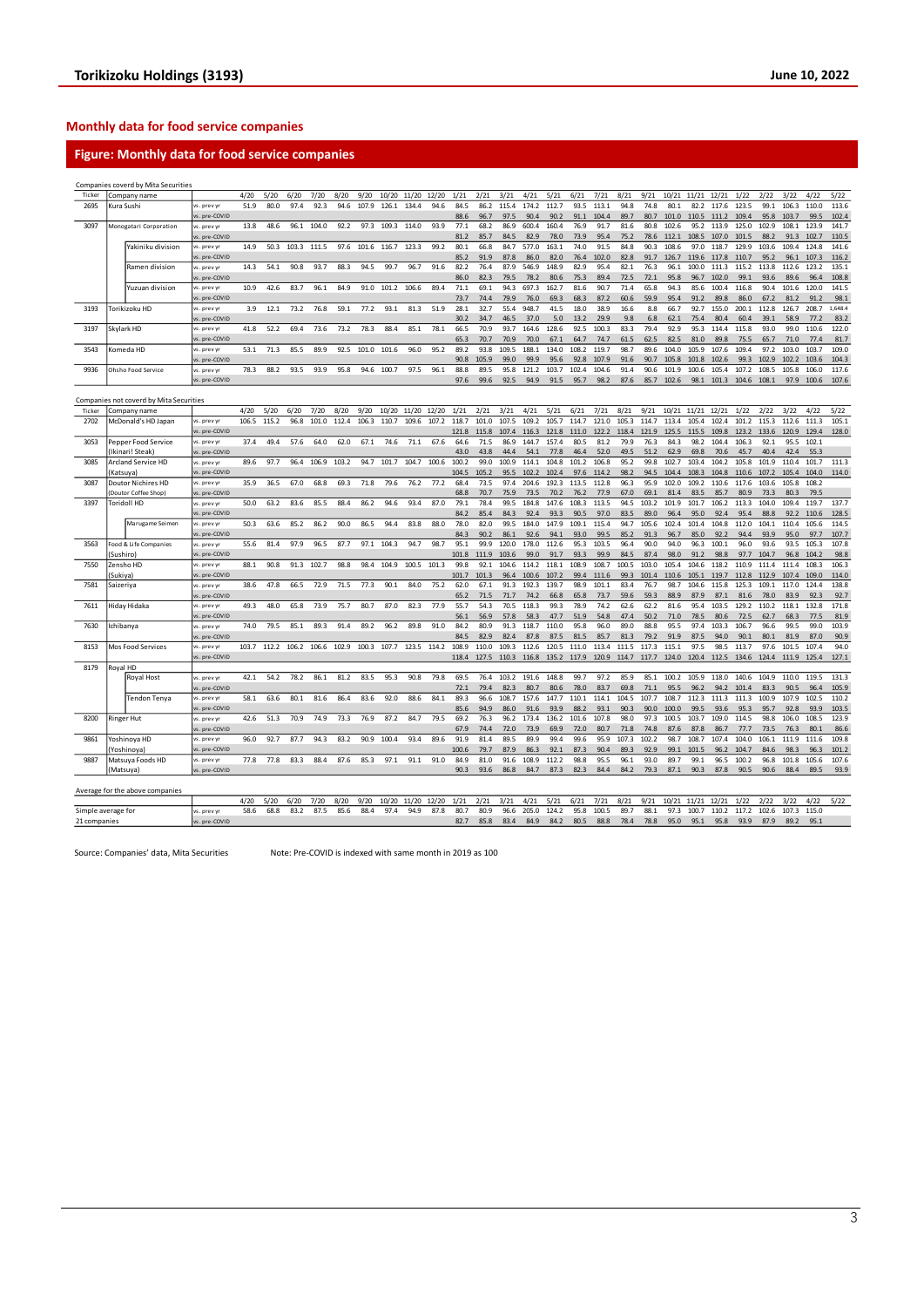# **Pre-tax profits for food service companies covered by Mita Securities**

# **Figure: Quarterly pre-tax profit for food service companies (JPYm)**

![](_page_3_Figure_4.jpeg)

Source: Companies' data, Mita Securities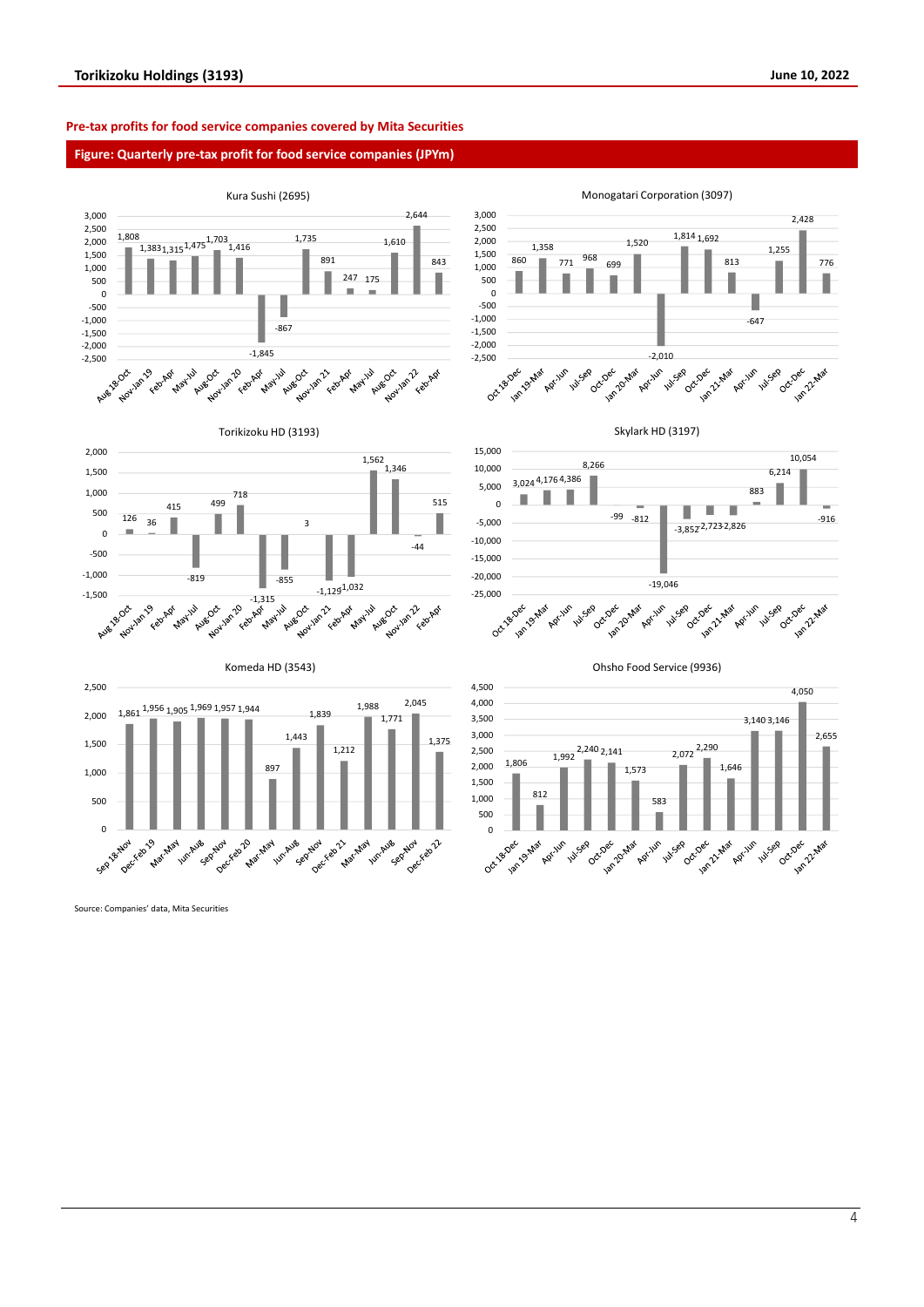# **Comparison of valuations with peers (reference)**

# **Figure: Comparison of valuations for food service companies**

| Company name                      | Ticker | PX    | Mkt cap |        |           | Net D/E Sales YoY EBITDA Mgn | <b>ROE</b> | ROE       | <b>ROE</b> | PER       | PER       | PER       | PBR     | EV/EBITDA EV/Sales |           | Div yield | 1M     | 3M      | 1YR     |
|-----------------------------------|--------|-------|---------|--------|-----------|------------------------------|------------|-----------|------------|-----------|-----------|-----------|---------|--------------------|-----------|-----------|--------|---------|---------|
|                                   |        | 9-Jun | JPYbn   | Last   | LTM       | LTM                          | LTM        | Cur E     | Nxt E      | LTM       | Cur E     | Nxt E     | Last    | Cur E              | Cur E     | Cur E     | Chg    | Chg     | Chg     |
| <b>KURA SUSHI INC</b>             | 2695   | 2,990 | 123.8   | 0.1    | 11.9      | 2.4                          | 7.2        | 8.1       | 10.0       | 34.5      | 30.0      | 22.6      | 2.3     | 11.9               | 0.7       | 0.7       | $-3.2$ | $-10.9$ | $-23.3$ |
| (TP 5,000 Buy)                    |        |       |         |        |           |                              |            |           |            |           |           |           |         |                    |           |           |        |         |         |
| MCDONALD'S HOLDINGS CO JAPAN      | 2702   | 5,040 | 670.1   | $-0.3$ | 11.7      | 13.9                         | 13.1       | 11.0      | 10.6       | 27.6      | 29.4      | 27.6      | 3.5     | 12.1               | 1.8       | 0.8       | $-1.8$ | 2.9     | 1.2     |
| OOTOYA HOLDINGS CO LTD            | 2705   | 2,907 | 21.1    | $-0.6$ | 16.7      | 9.2                          | 207.2      | NA        | NA         | 11.7      | <b>NA</b> | NA        | 62.1    | <b>NA</b>          | <b>NA</b> | <b>NA</b> | 2.2    | 0.1     | 1.4     |
| FUJIO FOOD GROUP INC              | 2752   | 1,375 | 61.7    | 1.7    | 0.7       | $-11.4$                      | 8.6        | 15.9      | NA         | 172.7     | 73.5      | 42.3      | 13.1    | <b>NA</b>          | 2.2       | 0.0       | 4.5    | 5.8     | $-0.6$  |
| AMIYAKI TEI CO LTD                | 2753   | 2,967 | 20.3    | $-0.2$ | $-2.6$    | $-13.9$                      | 3.1        | 2.7       | NA         | 32.4      | 36.9      | 20.5      | 1.0     | <b>NA</b>          | 0.4       | 1.0       | 2.1    | 0.4     | $-0.4$  |
| HIRAMATSU INC                     | 2764   | 207   | 15.5    | 1.7    | 47.2      | $-17.8$                      | -57.6      | NA        | ΝA         | <b>NA</b> | <b>NA</b> | NA        | 2.7     | <b>NA</b>          | <b>NA</b> | <b>NA</b> | 10.7   | 5.1     | $-8.8$  |
| PEPPER FOOD SERVICE CO LTD        | 3053   | 418   | 16.5    | $-0.1$ | NA        | $-9.2$                       | 31.1       | <b>NA</b> | NA         | 22.4      | <b>NA</b> | NA        | 5.1     | <b>NA</b>          | <b>NA</b> | <b>NA</b> | 12.1   | 19.8    | $-8.1$  |
| CHOUSHIMARU CO LTD                | 3075   | 1.110 | 16.1    | $-0.8$ | 0.7       | 9.9                          | 13.8       | <b>NA</b> | <b>NA</b>  | 15.0      | <b>NA</b> | <b>NA</b> | 2.0     | <b>NA</b>          | <b>NA</b> | 0.5       | $-3.7$ | 0.2     | $-3.1$  |
| ARCLAND SERVICE HOLDINGS CO       | 3085   | 2,121 | 70.2    | $-0.7$ | 9.8       | 7.8                          | 9.7        | 13.2      | 12.6       | 30.9      | 20.1      | 19.7      | 2.9     | 9.5                | 1.2       | 1.4       | 3.3    | $-3.2$  | $-8.3$  |
| DOUTOR NICHIRES HOLDINGS CO       | 3087   | 1,535 | 70.0    | $-0.3$ | 13.8      | 6.7                          | 1.3        | 0.9       | 2.1        | 55.6      | 58.5      | 31.6      | 0.7     | 5.8                | 0.3       | 1.7       | 1.9    | $-1.7$  | $-11.5$ |
| <b>BRONCO BILLY CO LTD</b>        | 3091   | 2.463 | 37.1    | $-0.3$ | 6.5       | 15.3                         | 6.0        | <b>NA</b> | <b>NA</b>  | 35.5      | <b>NA</b> | <b>NA</b> | 2.1     | <b>NA</b>          | <b>NA</b> | 0.7       | 7.9    | 12.2    | $-3.0$  |
| <b>MONOGATARI CORP</b>            | 3097   | 5,830 | 70.6    | 0.1    | 15.5      | 11.6                         | 12.8       | 15.8      | 16.4       | 26.2      | 19.8      | 20.2      | 3.2     | 12.5               | 1.0       | 1.2       | 13.0   | 6.6     | $-20.0$ |
| (TP 9,100 Buy)                    |        |       |         |        |           |                              |            |           |            |           |           |           |         |                    |           |           |        |         |         |
| CHIMNEY CO LTD                    | 3178   | 1.225 | 23.7    | 0.4    | $-23.6$   | 5.6                          | 21.4       | <b>NA</b> | NA         | 19.3      | <b>NA</b> | <b>NA</b> | 3.6     | <b>NA</b>          | <b>NA</b> | <b>NA</b> | 7.9    | 11.6    | $-12.6$ |
| <b>TORIKIZOKU HOLDINGS CO LTD</b> | 3193   | 2,088 | 24.3    | 0.6    | <b>NA</b> | <b>NA</b>                    | <b>NA</b>  | 1.4       | 11.4       | <b>NA</b> | 172.6     | 37.9      | 4.0     | <b>NA</b>          | $1.2$     | 0.0       | 21.0   | 24.5    | 6.6     |
| (TP 2,100 Hold)                   |        |       |         |        |           |                              |            |           |            |           |           |           |         |                    |           |           |        |         |         |
| HOTLAND CO LTD                    | 3196   | 1.346 | 29.0    | 0.3    | 6.7       | 6.4                          | 23.8       | 14.8      | <b>NA</b>  | 14.7      | 21.3      | 22.2      | 3.1     | <b>NA</b>          | 1.0       | 0.4       | $-1.0$ | 4.7     | $-5.2$  |
| <b>SKYLARK HOLDINGS CO LTD</b>    | 3197   | 1,609 | 366.1   | $1.1$  | 0.1       | 23.6                         | 7.4        | 2.6       | 2.6        | 35.5      | 82.9      | 77.1      | 2.2     | 7.7                | 1.5       | 0.4       | 5.6    | 5.0     | 1.0     |
| (TP 1,600 Hold)                   |        |       |         |        |           |                              |            |           |            |           |           |           |         |                    |           |           |        |         |         |
| SFP HOLDINGS CO LTD               | 3198   | 1,565 | 40.4    | $-0.4$ | $-40.3$   | 26.4                         | 15.1       | 13.1      | NA         | 23.1      | 22.4      | 28.8      | 3.2     | <b>NA</b>          | 1.4       | 1.3       | 13.5   | 23.2    | 1.6     |
| CREATE RESTAURANTS HOLDINGS       | 3387   | 941   | 200.3   | 2.1    | 5.2       | 26.5                         | 29.0       | 9.6       | ΝA         | 29.2      | 47.1      | 37.3      | 8.3     | <b>NA</b>          | 2.3       | 0.6       | 16.9   | 35.2    | 0.7     |
| SAINT MARC HOLDINGS CO LTD        | 3395   | 1,558 | 35.5    | $-0.3$ | 8.5       | $-8.0$                       | $-13.7$    | 3.7       | 4.8        | <b>NA</b> | 27.7      | 22.8      | 1.0     | 6.3                | 0.5       | 2.8       | 4.4    | $-2.2$  | $-8.4$  |
| TORIDOLL HOLDINGS CORP            | 3397   | 2,309 | 202.4   | 1.3    | 13.8      | 29.2                         | 21.5       | 6.2       | 6.0        | 23.3      | 41.6      | 32.6      | 3.9     | 10.1               | 1.8       | 0.3       | 3.1    | 2.4     | 23.4    |
| <b>KOMEDA HOLDINGS CO LTD</b>     | 3543   | 2,293 | 105.9   | $1.1$  | 15.5      | 26.3                         | 13.6       | 13.5      | 13.8       | 22.6      | 19.7      | 18.0      | 2.8     | 15.5               | 4.0       | 2.4       | 2.3    | 11.0    | 11.1    |
| (TP 3,000 Buy)                    |        |       |         |        |           |                              |            |           |            |           |           |           |         |                    |           |           |        |         |         |
| KUSHIKATSU TANAKA HOLDINGS C      | 3547   | 1,868 | 17.6    | 1.6    | $-11.4$   | $-20.8$                      | 16.1       | 36.7      | 38.0       | 74.3      | 31.9      | 27.2      | 11.4    | 374.6              | 1.6       | 0.8       | 12.7   | 0.4     | $-5.5$  |
| CHIKARANOMOTO HOLDINGS CO LT      | 3561   | 723   | 19.6    | 0.6    | 17.3      | 10.3                         | 36.1       | <b>NA</b> | <b>NA</b>  | 21.2      | <b>NA</b> | <b>NA</b> | 5.1     | <b>NA</b>          | <b>NA</b> | <b>NA</b> | 24.9   | 28.0    | 7.0     |
| FOOD & LIFE COMPANIES LTD         | 3563   | 3,190 | 370.3   | 2.2    | 21.4      | 14.1                         | 17.7       | 16.5      | 20.1       | 33.7      | 34.6      | 24.3      | 5.6     | 13.0               | 1.8       | 0.7       | 0.3    | $-7.5$  | $-33.7$ |
| <b>ATOM CORP</b>                  | 7412   | 769   | 148.8   | 0.0    | $-3.4$    | 8.0                          | 3.5        | NA        | ΝA         | 513.4     | <b>NA</b> | <b>NA</b> | 18.1    | <b>NA</b>          | <b>NA</b> | NA        | 3.9    | $-1.0$  | $-3.8$  |
| KAPPA CREATE CO LTD               | 7421   | 1,416 | 70.0    | $-0.1$ | 3.6       | 3.9                          | 6.5        | NA        | NA         | 94.9      | <b>NA</b> | NA        | 6.0     | <b>NA</b>          | <b>NA</b> | NA        | 6.7    | 3.7     | $-6.0$  |
| WATAMI CO LTD                     | 7522   | 946   | 40.4    | 1.0    | 5.8       | $-8.8$                       | $-23.6$    | NA        | NA         | <b>NA</b> | <b>NA</b> | NA        | 2.7     | <b>NA</b>          | <b>NA</b> | <b>NA</b> | 5.7    | 5.5     | $-9.0$  |
| ZENSHO HOLDINGS CO LTD            | 7550   | 3,025 | 468.5   | 1.8    | 10.7      | 4.7                          | 14.7       | 9.5       | 9.5        | 33.2      | 44.9      | 35.5      | 4.5     | 14.4               | 0.9       | 0.7       | 3.0    | 9.3     | 7.8     |
| KOURAKUEN HOLDINGS CORP           | 7554   | 1,299 | 21.8    | 1.3    | $-5.8$    | 10.8                         | 11.0       | 6.8       | NA         | 52.3      | 75.1      | 75.1      | 5.4     | <b>NA</b>          | 0.9       | 0.0       | 4.3    | $-2.7$  | $-22.9$ |
| ANRAKUTEI CO LTD                  | 7562   | 6,510 | 13.9    | 1.5    | $-11.5$   | $-7.2$                       | 10.4       | NA        | NA         | 28.8      | <b>NA</b> | NA        | 2.9     | <b>NA</b>          | <b>NA</b> | <b>NA</b> | 1.1    | 1.7     | 21.7    |
| SAIZERIYA CO LTD                  | 7581   | 2,610 | 136.4   | $-0.2$ | 17.8      | 6.9                          | 8.7        | 8.5       | 6.9        | 17.3      | 17.5      | 22.4      | 1.4     | 8.4                | 0.7       | 0.7       | 13.0   | $-6.4$  | $-3.6$  |
| HIDAY HIDAKA CORP                 | 7611   | 2,107 | 80.4    | $-0.4$ | $-10.7$   | $-9.8$                       | 7.1        | <b>NA</b> | <b>NA</b>  | 50.7      | <b>NA</b> | <b>NA</b> | 3.6     | <b>NA</b>          | <b>NA</b> | 1.1       | 10.7   | 19.4    | 13.3    |
| COLOWIDE CO LTD                   | 7616   | 1,790 | 155.6   | 1.9    | 4.4       | 14.1                         | 3.7        | NA        | NA         | 154.4     | <b>NA</b> | NA        | 4.4     | <b>NA</b>          | <b>NA</b> | <b>NA</b> | 10.8   | 3.4     | $-12.9$ |
| UKAI CO LTD                       | 7621   | 3,135 | 17.6    | 1.5    | 4.8       | $-5.1$                       | $-28.3$    | <b>NA</b> | ΝA         | <b>NA</b> | <b>NA</b> | <b>NA</b> | 6.4     | <b>NA</b>          | <b>NA</b> | <b>NA</b> | 4.3    | 4.6     | 1.6     |
| <b>GLOBAL-DINING INC</b>          | 7625   | 333   | 3.4     | 0.1    | 60.0      | 9.7                          | 30.8       | NA        | <b>NA</b>  | 4.1       | <b>NA</b> | <b>NA</b> | $1.1\,$ | <b>NA</b>          | <b>NA</b> | <b>NA</b> | 22.4   | 16.0    | $-32.7$ |
| <b>ICHIBANYA CO LTD</b>           | 7630   | 4,915 | 156.9   | $-0.5$ | 1.8       | 10.3                         | 9.7        | NA        | NA         | 53.7      | 40.8      | 38.2      | 5.2     | <b>NA</b>          | 2.7       | 1.6       | 0.9    | 5.1     | 0.3     |
| ASAKUMA CO LTD                    | 7678   | 1,537 | 8.3     | $-0.6$ | $-17.8$   | $-7.1$                       | 2.6        | NA        | ΝA         | 136.1     | <b>NA</b> | NA        | 3.4     | <b>NA</b>          | <b>NA</b> | <b>NA</b> | $-0.1$ | $-3.1$  | $-1.5$  |
| MOS FOOD SERVICES INC             | 8153   | 3.035 | 97.2    | $-0.3$ | 9.0       | 10.2                         | 7.3        | 5.1       | <b>NA</b>  | 27.4      | 37.0      | 35.7      | 1.9     | <b>NA</b>          | 1.0       | 0.9       | 0.7    | 1.1     | $-1.7$  |
| KISOJI CO LTD                     | 8160   | 2,146 | 61.2    | $-0.2$ | 18.4      | $-7.7$                       | 0.9        | <b>NA</b> | NA         | 85.3      | <b>NA</b> | NA        | 2.2     | <b>NA</b>          | <b>NA</b> | <b>NA</b> | 3.2    | 5.5     | $-11.4$ |
| SRS HOLDINGS CO LTD               | 8163   | 863   | 35.0    | 0.0    | $-1.9$    | 8.8                          | 13.2       | <b>NA</b> | ΝA         | 20.1      | <b>NA</b> | <b>NA</b> | 2.4     | <b>NA</b>          | <b>NA</b> | <b>NA</b> | 6.2    | 5.0     | 2.9     |
| ROYAL HOLDINGS CO LTD             | 8179   | 2,219 | 108.8   | $1.1$  | 16.8      | 0.5                          | -5.0       | 1.3       | $5.4$      | <b>NA</b> | 317.8     | 45.0      | 3.1     | 18.9               | 1.4       | 0.2       | 9.4    | 19.0    | $-5.4$  |
| RINGER HUT CO LTD                 | 8200   | 2,324 | 60.6    | 0.5    | $-0.4$    | $-1.3$                       | 8.5        | NA        | NA         | 62.6      | 121.7     | 82.8      | 4.8     | <b>NA</b>          | 1.7       | 0.4       | 6.1    | 3.0     | $-2.0$  |
| GIFT HOLDINGS INC                 | 9279   | 2,220 | 22.1    | 0.0    | 22.2      | 10.2                         | 37.9       | 32.3      | ΝA         | 15.3      | 12.2      | 13.6      | 4.9     | <b>NA</b>          | 1.3       | 1.1       | 7.7    | $5.4\,$ | $-5.4$  |
| <b>GENKI SUSHI CO LTD</b>         | 9828   | 2,522 | 22.4    | 0.4    | 16.6      | 4.9                          | 15.2       | <b>NA</b> | NA         | 16.8      | <b>NA</b> | NA        | 2.4     | <b>NA</b>          | <b>NA</b> | NA        | 2.9    | 3.8     | $-9.3$  |
| <b>GOURMET KINEYA CO LTD</b>      | 9850   | 1,034 | 23.7    | 1.2    | 5.0       | 11.8                         | 6.0        | NA        | NA         | 46.2      | <b>NA</b> | NA        | 2.7     | <b>NA</b>          | <b>NA</b> | NA        | 3.4    | $-2.0$  | 5.0     |
| <b>GINZA RENOIR CO LTD</b>        | 9853   | 822   | 5.1     | $-0.2$ | 9.2       | $-12.6$                      | 10.2       | NA        | ΝA         | 14.6      | <b>NA</b> | NA        | 1.4     | <b>NA</b>          | <b>NA</b> | NA        | 0.4    | $-1.7$  | $-2.5$  |
| YOSHINOYA HOLDINGS CO LTD         | 9861   | 2,490 | 162.2   | 0.2    | $-9.8$    | 14.0                         | 18.5       | 6.3       | 4.8        | 19.8      | 62.1      | 60.4      | 3.3     | 16.3               | 1.0       | 0.5       | 4.8    | 4.8     | 18.5    |
| KFC HOLDINGS JAPAN LTD            | 9873   | 2,791 | 62.6    | $-0.8$ | 8.8       | 7.3                          | 18.1       | NA        | NA         | 13.7      | 20.2      | 20.6      | 2.3     | <b>NA</b>          | 0.4       | 1.8       | $-3.2$ | $-2.5$  | $-0.1$  |
| MATSUYAFOODS HOLDINGS CO LTD      | 9887   | 3,875 | 73.9    | 0.2    | 0.1       | -3.6                         | 2.7        | NA        | NA         | 66.8      | <b>NA</b> | <b>NA</b> | 1.8     | <b>NA</b>          | <b>NA</b> | <b>NA</b> | 3.5    | 7.0     | 8.4     |
| SAGAMI HOLDINGS CORP              | 9900   | 1,167 | 35.4    | $-0.4$ | 4.9       | $-3.9$                       | 9.0        | NA        | NA         | 29.1      | <b>NA</b> | NA        | 2.3     | <b>NA</b>          | <b>NA</b> | <b>NA</b> | 5.0    | $-1.5$  | 10.6    |
| OHSHO FOOD SERVICE CORP           | 9936   | 6,800 | 158.3   | $-0.4$ | 5.2       | 11.2                         | 15.7       | 9.1       | 7.7        | 14.5      | 22.5      | 21.4      | 2.2     | 15.1               | 1.5       | 1.8       | 11.3   | 12.2    | 20.8    |
| (TP 7,200 Buy)                    |        |       |         |        |           |                              |            |           |            |           |           |           |         |                    |           |           |        |         |         |
| JOYFULL CO LTD                    | 9942   | 814   | 26.0    | 4.9    | $-6.9$    | $-6.4$                       | 63.6       | NA        | NA         | 9.9       | <b>NA</b> | NA        | 4.8     | <b>NA</b>          | <b>NA</b> | NA        | 3.2    | 6.0     | 4.8     |
| DAISYO CORP                       | 9979   | 1,175 | 24.9    | 0.9    | $-10.9$   | 12.3                         | $-7.3$     | <b>NA</b> | <b>NA</b>  | <b>NA</b> | <b>NA</b> | <b>NA</b> | 2.2     | <b>NA</b>          | <b>NA</b> | <b>NA</b> | 14.6   | 16.5    | 3.5     |
| Average                           |        |       |         | 0.5    | 5.7       | 4.8                          | 13.8       | 10.6      | 10.8       | 50.9      | 55.1      | 34.4      | 5.0     | 34.5               | 1.4       | 0.9       | 6.2    | 5.9     | $-2.1$  |
| Median                            |        |       |         | 0.1    | 5.2       | 7.1                          | 10.0       | 9.1       | 9.5        | 29.0      | 35.7      | 28.2      | 3.1     | 12.3               | 1.2       | 0.7       | 4.4    | 4.7     | $-1.7$  |

Source: Bloomberg Finance LP data, Mita Securities Note: Forecasts are based on Bloomberg consensus. Shading indicates stocks covered by Mita Securities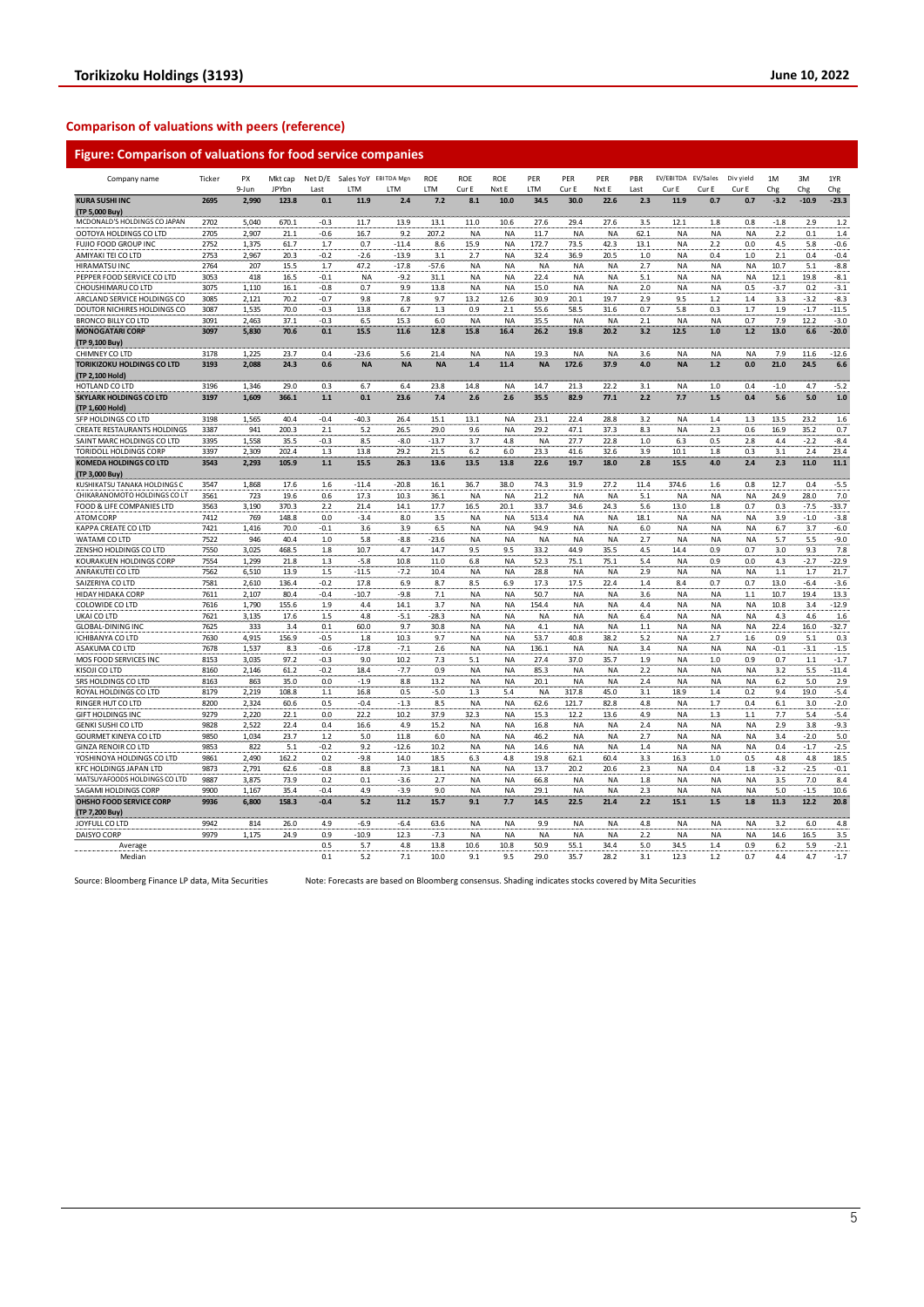# **Stock price trends for food service companies**

# **Figure: Stock price trends for food service companies**

![](_page_5_Figure_4.jpeg)

![](_page_5_Figure_5.jpeg)

Source: Bloomberg Finance LP data, Mita Securities Note: Indexed to 100 at the end of 2019

![](_page_5_Figure_7.jpeg)

<sup>1/20</sup> 3/20 5/20 7/20 9/20 11/20 1/21 3/21 5/21 7/21 9/21 11/21 1/22 3/22 5/22 Komeda HD **- Doutor Nichires HD** - Saint Marc HD - Saint More TOPIX